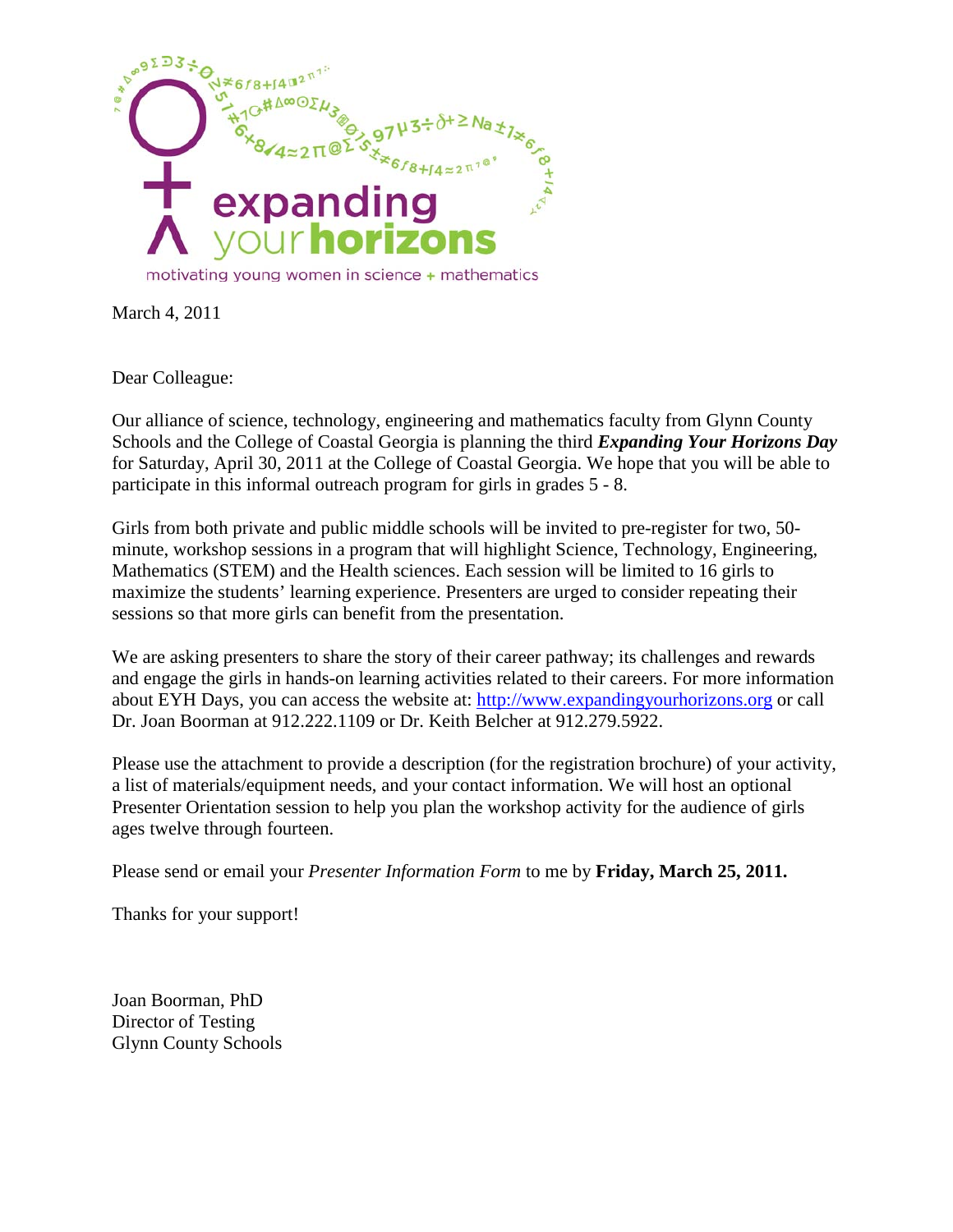## Expanding Your Horizons Sat. April 30, 2011 *Presenter Information Form*

| Please send to Joan Boorman, Glynn County Schools, 1313 Egmont St.,               |
|-----------------------------------------------------------------------------------|
| Brunswick, GA 31520 or <u>boormanj@glynn.k12.ga.us</u> OR to <b>Keith Belcher</b> |
| at kbelcher@ccga.edu on or before March 25, 2011.                                 |

\_\_\_\_\_\_\_\_\_\_\_\_\_\_\_\_\_\_\_\_\_\_\_\_\_\_\_\_\_\_\_\_\_\_\_\_\_\_\_\_\_\_\_\_\_\_\_\_\_\_\_\_\_\_\_\_\_\_\_\_\_\_\_\_\_\_\_\_\_\_\_\_\_\_

\_\_\_\_\_\_\_\_\_\_\_\_\_\_\_\_\_\_\_\_\_\_\_\_\_\_\_\_\_\_\_\_\_\_\_\_\_\_\_\_\_\_\_\_\_\_\_\_\_\_\_\_\_\_\_\_\_\_\_\_\_\_\_\_\_\_\_\_\_\_\_\_\_\_

\_\_\_\_\_\_\_\_\_\_\_\_\_\_\_\_\_\_\_\_\_\_\_\_\_\_\_\_\_\_\_\_\_\_\_\_\_\_\_\_\_\_\_\_\_\_\_\_\_\_\_\_\_\_\_\_\_\_\_\_\_\_\_\_\_\_\_\_\_\_\_\_\_\_

\_\_\_\_\_\_\_\_\_\_\_\_\_\_\_\_\_\_\_\_\_\_\_\_\_\_\_\_\_\_\_\_\_\_\_\_\_\_\_\_\_\_\_\_\_\_\_\_\_\_\_\_\_\_\_\_\_\_\_\_\_\_\_\_\_\_\_\_\_\_\_\_\_\_

\_\_\_\_\_\_\_\_\_\_\_\_\_\_\_\_\_\_\_\_\_\_\_\_\_\_\_\_\_\_\_\_\_\_\_\_\_\_\_\_\_\_\_\_\_\_\_\_\_\_\_\_\_\_\_\_\_\_\_\_\_\_\_\_\_\_\_\_\_\_\_\_\_\_

\_\_\_\_\_\_\_\_\_\_\_\_\_\_\_\_\_\_\_\_\_\_\_\_\_\_\_\_\_\_\_\_\_\_\_\_\_\_\_\_\_\_\_\_\_\_\_\_\_\_\_\_\_\_\_\_\_\_\_\_\_\_\_\_\_\_\_\_\_\_\_\_\_\_

\_\_\_\_\_\_\_\_\_\_\_\_\_\_\_\_\_\_\_\_\_\_\_\_\_\_\_\_\_\_\_\_\_\_\_\_\_\_\_\_\_\_\_\_\_\_\_\_\_\_\_\_\_\_\_\_\_\_\_\_\_\_\_\_\_\_\_\_\_\_\_\_\_\_

\_\_\_\_\_\_\_\_\_\_\_\_\_\_\_\_\_\_\_\_\_\_\_\_\_\_\_\_\_\_\_\_\_\_\_\_\_\_\_\_\_\_\_\_\_\_\_\_\_\_\_\_\_\_\_\_\_\_\_\_\_\_\_\_\_\_\_\_\_\_\_\_\_\_

\_\_\_\_\_\_\_\_\_\_\_\_\_\_\_\_\_\_\_\_\_\_\_\_\_\_\_\_\_\_\_\_\_\_\_\_\_\_\_\_\_\_\_\_\_\_\_\_\_\_\_\_\_\_\_\_\_\_\_\_\_\_\_\_\_\_\_\_\_\_\_\_\_\_

\_\_\_\_\_\_\_\_\_\_\_\_\_\_\_\_\_\_\_\_\_\_\_\_\_\_\_\_\_\_\_\_\_\_\_\_\_\_\_\_\_\_\_\_\_\_\_\_\_\_\_\_\_\_\_\_\_\_\_\_\_\_\_\_\_\_\_\_\_\_\_\_\_\_

\_\_\_\_\_\_\_\_\_\_\_\_\_\_\_\_\_\_\_\_\_\_\_\_\_\_\_\_\_\_\_\_\_\_\_\_\_\_\_\_\_\_\_\_\_\_\_\_\_\_\_\_\_\_\_\_\_\_\_\_\_\_\_\_\_\_\_\_\_\_\_\_\_\_

\_\_\_\_\_\_\_\_\_\_\_\_\_\_\_\_\_\_\_\_\_\_\_\_\_\_\_\_\_\_\_\_\_\_\_\_\_\_\_\_\_\_\_\_\_\_\_\_\_\_\_\_\_\_\_\_\_\_\_\_\_\_\_\_\_\_\_\_\_\_\_\_\_\_

\_\_\_\_\_\_\_\_\_\_\_\_\_\_\_\_\_\_\_\_\_\_\_\_\_\_\_\_\_\_\_\_\_\_\_\_\_\_\_\_\_\_\_\_\_\_\_\_\_\_\_\_\_\_\_\_\_\_\_\_\_\_\_\_\_\_\_\_\_\_\_\_\_\_

Your name:

Email address: \_\_\_\_\_\_\_\_\_\_\_\_\_\_\_\_\_\_\_\_\_\_\_\_\_\_\_\_\_\_\_\_\_\_\_\_\_\_\_\_\_\_\_\_\_\_\_\_\_\_\_\_\_\_\_\_

Best telephone number:\_\_\_\_\_\_\_\_\_\_\_\_\_\_\_\_\_\_\_\_\_\_\_\_\_\_\_\_\_\_\_\_\_\_\_\_

*Brief description of your 50 minute, hands-on activity:*

*Presentation Needs; materials, equipment, classroom, laboratory, outside?*

Kindly indicate the times you would be available to present on Saturday, April  $30<sup>th</sup>$ :

- $\frac{10:00 10:50 \text{ AM}}{}$
- \_\_\_\_\_\_\_ 11:00 11:50 AM
- \_\_\_\_\_\_\_ either or both sessions

If you would like to attend a Presenter Orientation Session, please indicate your choice below: \_\_\_\_\_\_ 4 pm Tuesday, March 15th \_\_\_\_\_\_ 7 pm Tuesday, March 15th

\_\_\_\_\_\_ other \_\_\_\_\_\_\_\_\_\_\_\_\_\_\_\_\_\_\_\_\_\_\_\_\_\_\_\_\_\_\_\_\_\_\_\_\_\_\_\_\_\_\_\_\_\_\_\_\_\_\_\_